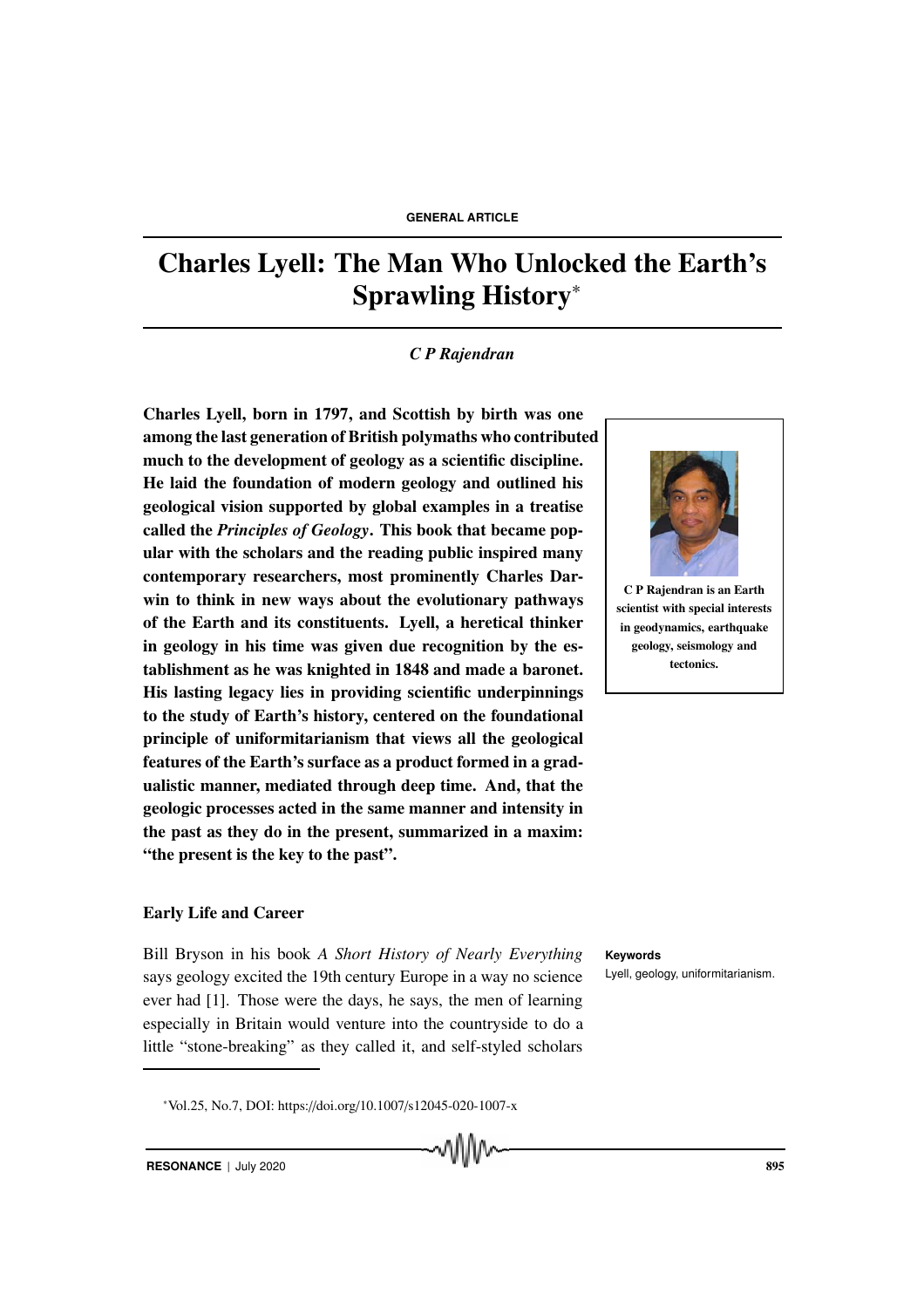must have given an economic impetus to the new-found interest in geology among the academics. And, influential than all others combined was Charles Lyell, who was born in 1797 in Kinnordy, Forfarshire, Scotland. Coincidently, it is the same year James Hutton, the author of a 1795 geology classic, *A Theory of the Earth* that practically inaugurated the science of modern geology, died. Both were Scottish by birth, but Lyell grew up in the far south of England, in the New Forest of Hampshire.

Industrial Revolution took an interest in everything, from mineralogy to metaphysics, and from the botanical origin of mosses to notional content in the works of poet Dante. Among all the fields of enquiry, geology alone captured the zeitgeist of 1800s that attracted many contemporary extraordinary minds. The interest from the entrepreneurial class in mining and public works that require the understanding of the subsoil conditions in the backdrop of the ever-increasing need for raw materials with the onset of the Industrial Revolution must have given a economic impetus to the new-found interest in geology among the academics. And, influential than all others combined was Charles Lyell, who was born in 1797 in Kinnordy, Forfarshire, Scotland. Coincidently, it is the same year James Hutton, the author of a 1795 geology classic, *A Theory of the Earth* that practically inaugurated the science of modern geology, died. Both were Scottish by birth, but Lyell grew up in the far south of England, in the New Forest of Hampshire on insistence by his mother who seemed to hold the Scots in somewhat low esteem for their drinking habits and called them 'feckless drunkards' [1]. Eldest of 10 children, Lyell is said to have imbibed the interest in natural history from his father Charles, and not much on the attributes of his mother is available. The patriarchal Victorian England never cared much about mothers' interests, anyway; they are there to bear children and take care of them. The remarks of a snobbish character named Miss Caroline Bingley in Jane Austin's novel *Pride* & *Prejudice* sum up this prevailing societal attitude: "it was important for a well-educated girl to soften her erudition with a graceful and feminine manner". In that respect, Lyell's mother must have been 'un-Victorian' who seemed to be holding strong opinions, judging from her insistence on moving out of a Scottish neighborhood.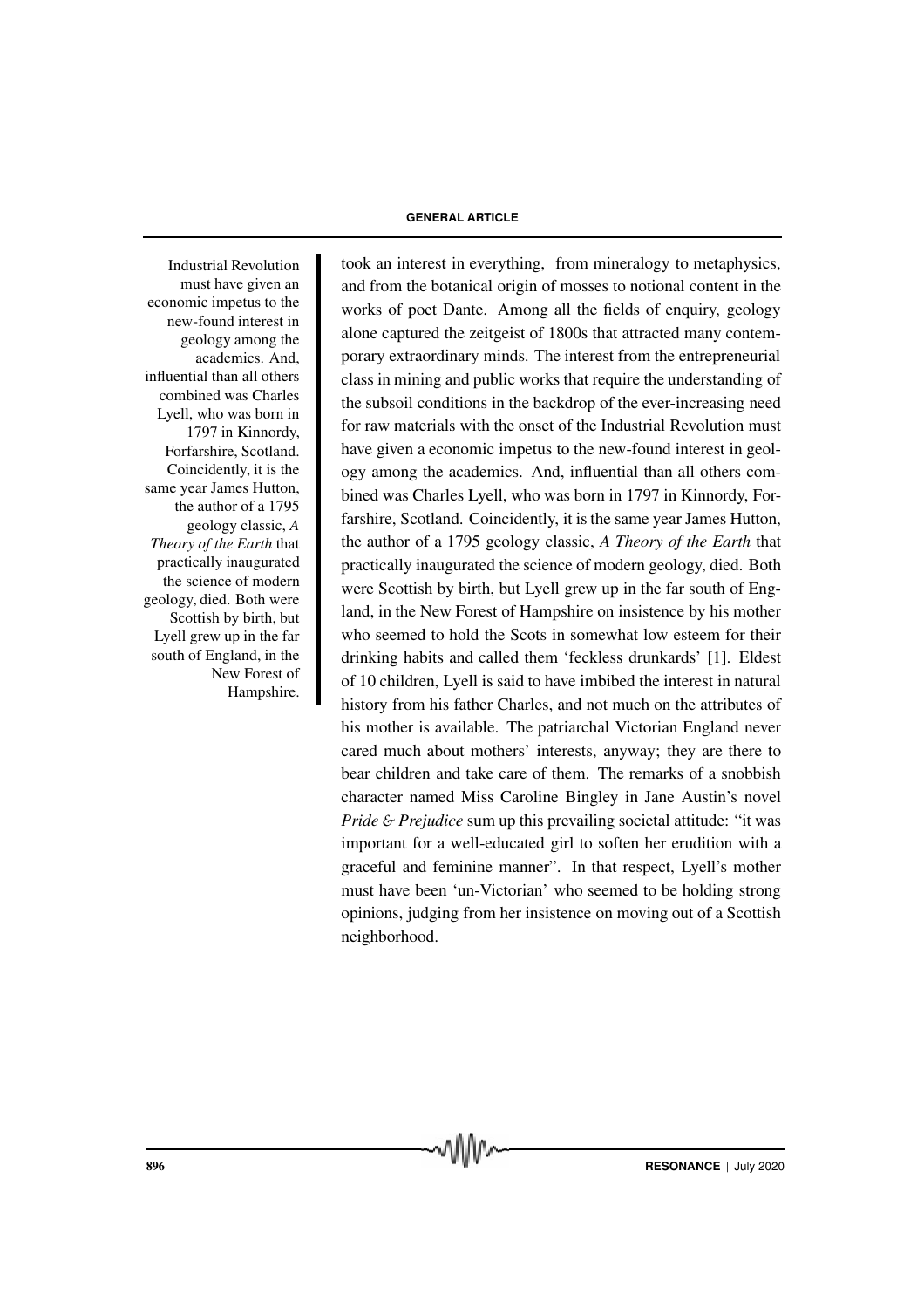

Charles Lyell

Lyell attended Exeter College in Oxford and obtained a bachelor's degree in 1819 and studied law and earned a master's in 1821. Lyell's interest in natural He worked as a lawyer for a few years but never abandoned his passion for geology. Lyell's interest in natural history logically developed into a life-long devotion for geology when he came under the mentorship of Reverend William Buckland at the Oxford University. Buckland was one of the influential geologists of his time and was the University's first Reader in Geology. Lyell found Buckland, with all his eccentricities, inspiring and found himself joining his mentor for a fieldwork mission in Scotland. The field tour with Buckland turned out to be decisive in Lyell's career, which until then had been stuck with law as a barrister. Between 1822–1832, Lyell was busy touring various sites of geological interest in Europe and North America, and thus began what could be considered as a preparatory phase for writing his book, *The Principles of Geology*. In 1831, he was appointed as the Professor and Chair of Geology at King's College in London. Soon, his theories on the evolution of the Earth were found to be at odds with the prevalent Christian creationist beliefs beholden to the college management of those days, which made his professorship untenable, resulting in his resignation in 1833. But Lyell

history logically developed into a life-long devotion for geology when he came under the mentorship of Reverend William Buckland at the Oxford University. Buckland was one of the influential geologists of his time and was the University's first Reader in Geology. Lyell found Buckland, with all his eccentricities, inspiring and found himself joining his mentor for a fieldwork mission in Scotland. The field tour with Buckland turned out to be decisive in Lyell's career, which until then had been stuck with law as a barrister.

**RESONANCE** | July 2020 897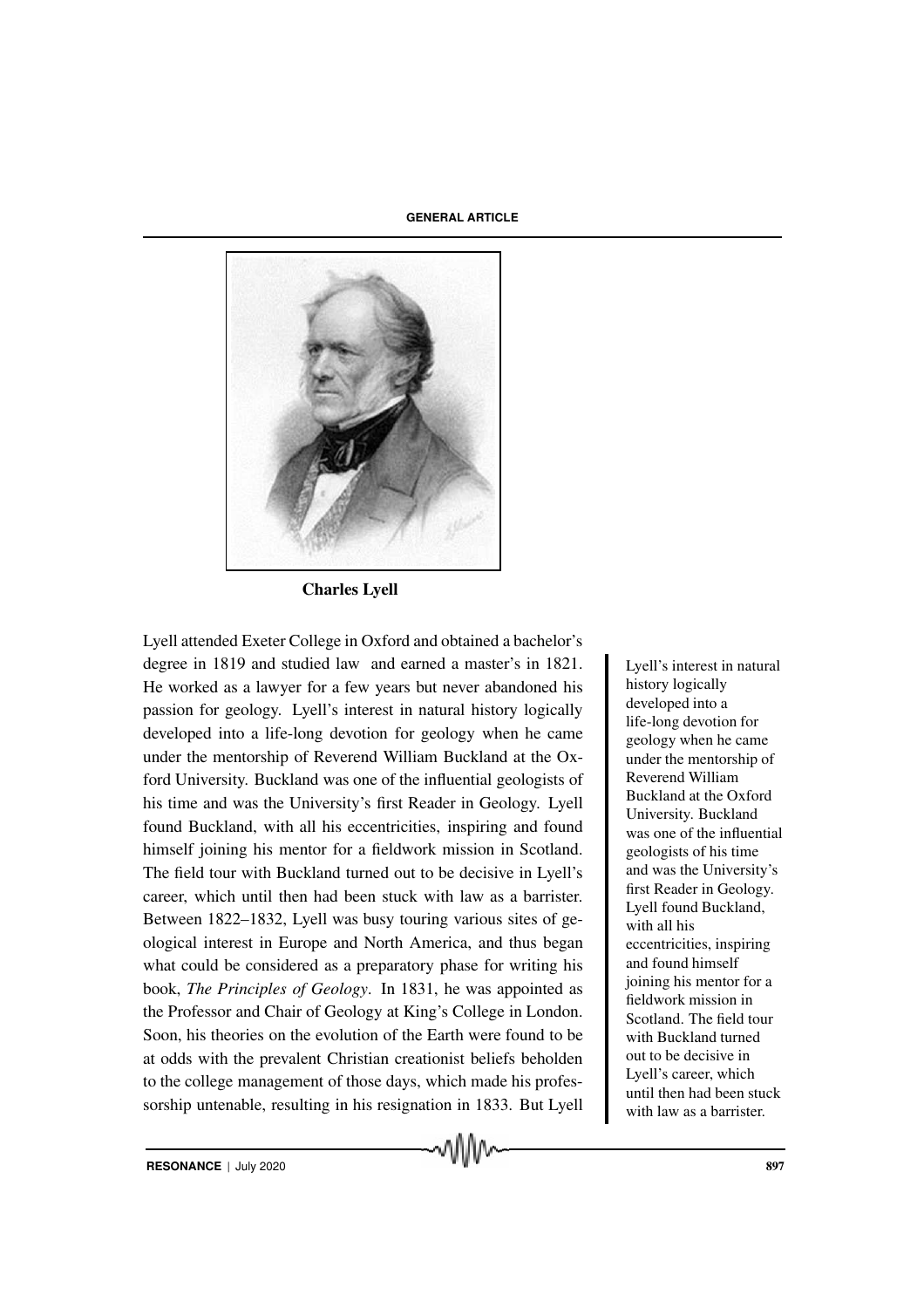continued his geological explorations in all earnestness, and like his influential predecessor James Hutton, he was able to develop his geological concepts far from the scholarly ambience of the universities [2]. Apart from the understanding gained from occasional forays into geological fieldwork, Lyell was benefitted by the emerging avant-garde cultural ambience that promoted interaction with contemporary scholars in professional meetings and a His training as a barrister sudden spurt of scientific publications that provided intellectual resources and stimulus. Further, his knowledge of European languages helped him make use of the vast West European geological literature. His training as a barrister stood him in good stead as it enhanced his felicity with words and argumentative reasoning skills much useful in the exposition of ideas in a deductive science like geology. Mary Honner, who he married in July 1832, shared his geological interests and was helpful in many of his field explorations. The social and family settings provided Lyell the right conditions for his intellectual pursuits. He was, by and large, a product of his time. like so many of his contemporaries who like him by virtue of living in a 'fanatically inquisitive' age, made exceptional contributions in ushering in modern science and its unique methodologies.

# Beginning of a New Geological Vision

When Lyell became single-mindedly interested in geology, there were two contrasting theoretical models of Earth's processes available for him to make sense of the empirical material that was to come in his way, [3]. The first was the Huttonian principle of uniformitarianism that believed in gradual change, and the second was catastrophism, mostly molded by biblical stories of cataclysmic events, allowing its adherents like Reverend Buckland to incorporate 'Noah's flood' into their theories. Lyell's eventual break with his mentor Buckland's theories of geological deluges initially started with his analyses of published materials and later by his first-hand field observations [3]. The emerging social trends of liberalism and anti-religiosity must have also influenced Lyell to free the geological concepts from liturgical entan-

stood him in good stead as it enhanced his felicity with words and argumentative reasoning skills much useful in the exposition of ideas in a deductive science like geology. Mary Honner, who he married in July 1832, shared his geological interests and was helpful in many of his field explorations. The social and family settings provided Lyell the right conditions for his intellectual pursuits. He was, by and large, a product of his time. like so many of his contemporaries—who like him by virtue of living in a 'fanatically inquisitive' age, made exceptional contributions in ushering in modern science and its unique methodologies.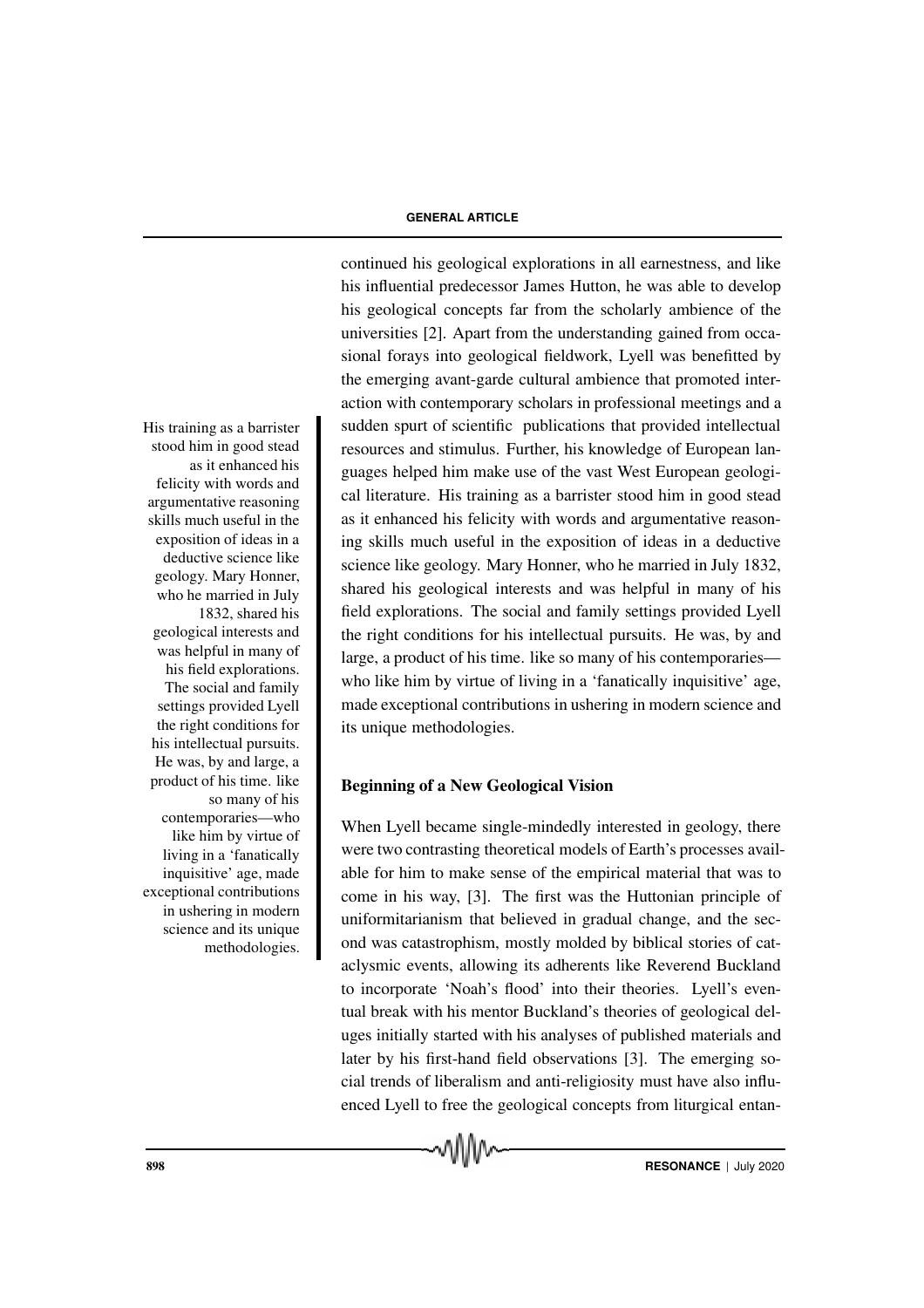glements [3]. Lyell became a Lyell became a consistent defender of the Huttonian contention that the Earth's shifts are essentially uniform and repetitive, continuing in an almost infinite time frame. Shorn of liturgical implications, there was also yet another theoretical formulation that viewed the Earth as a product of complex contingent history—a theory mainly spearheaded by French paleontologist Georges Cuvier, who argued for the realities of mass extinctions occasioned by catastrophic events at some periods of the Earth's history [3].

Lyell's 1823 visit to Paris was motivated primarily by Cuvier's secularized theories of catastrophism that culminated in an extensive fieldwork in the region. He wanted to explore the Paris sedimentary basin from where Cuvier had reported some events of mass extinctions. Teamed up with a French geologist Louis-Constant Prévost, his study of the Tertiary of the Paris basin, helped him gain the understanding of the sedimentation characteristics during the Eocene, Miocene, and Pliocene time intervals [3]. Lyell and Prévost argued that the alternating facies of marinefresh water was best explained by steady changes without taking recourse to sudden changes and they believed that all those processes were comparable to present-day processes. A large chunk of European literature that contained reports from various sedimentary basins elsewhere, helped him to assess his own conclusions from a regional perspective and gave further evidentiary material to argue his case for piecemeal faunal changes rather than sudden unprecedented changes, as proposed by Cuvier. We could trace the beginnings of the idea of uniformitarianism from these initial forays.

Another phase of his geological exploration was centered on the sedimentary basin in Sicily. This fieldwork helped him evolve a mollusc-based stratigraphy for the Tertiary Period (65 to 1.8 million years) with new nomenclature and additional units of epochs, which are now in vogue and the bulk of Lyell's last volume of Principles consisted of detailed study of Tertiaries. He presented this study as a template to show how the geo-history should be reconstructed [3]. His primary intention was to demonstrate that

√∖ใ∖ใ∿

consistent defender of the Huttonian contention that the Earth's shifts are essentially uniform and repetitive, continuing in an almost infinite time frame. Shorn of liturgical implications, there was also yet another theoretical formulation that viewed the Earth as a product of complex contingent history—a theory mainly spearheaded by French paleontologist Georges Cuvier, who argued for the realities of mass extinctions occasioned by catastrophic events at some periods of the Earth's history.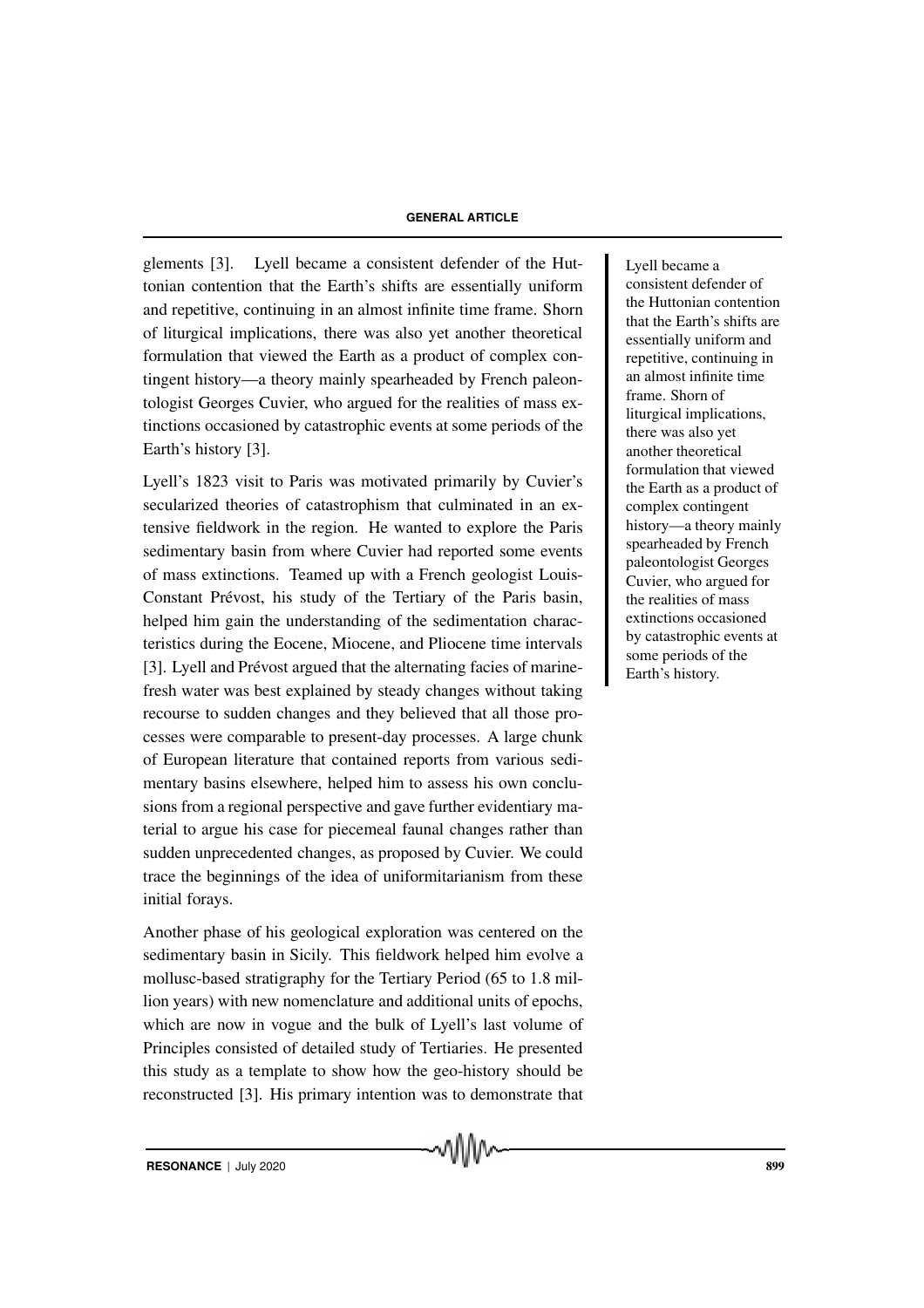

Figure 1. (a) Land-level changes during the 1819 earthquake. The northern side of the Rann was uplifted and the southern side subsided [5]. The photograph was taken on June 16, 2019 when the author attended a field workshop to commemorate the 200th anniversary of the earthquake. (b) A cartoon showing vertical displacement of the land during the earthquake faulting.

throughout the Tertiary geo-history processes with the same intensities as of the present had been in operation [3]. Most importantly, Lyell could re-establish the fact that the transition between stratigraphic contacts are continuous, representing a gradual change in sedimentary environment and are not marked by any abrupt catastrophic episodes of violent uplifts of the seabed and rising sea level. These sedimentary basin studies helped Lyell to introduce additional time units called epochs or series to cover the Tertiary Period, the time-interval since the age of dinosaurs to the present (since 65 million years ago).

During 1828–1829, Lyell reached Central France, a region that remained volcanically active throughout the Tertiary and Quaternary periods, to inspect the lava flow stratigraphy and the morphology of the valleys [4]. Later he made an adventurous trip to the top of Mt Etna, an active volcano in southern Italy to find further support for his argument that such volcanic activities, repetitive with some time lag are a process continuing to the present [4]. In his travels to America, in the lower valleys of the Mississippi and Ohio, he found a landscape that he correctly considered analogous to the forests and mangrove swamps of the Carboniferous Period (that existed 359 to 299 million years ago), in which bituminous coal and lignite ('coal measures') were formed. These observations provided further confirmatory details for Lyell in further developing his methodological principle to understand the Earth's history: "the present is the key to the past" [2].

MMW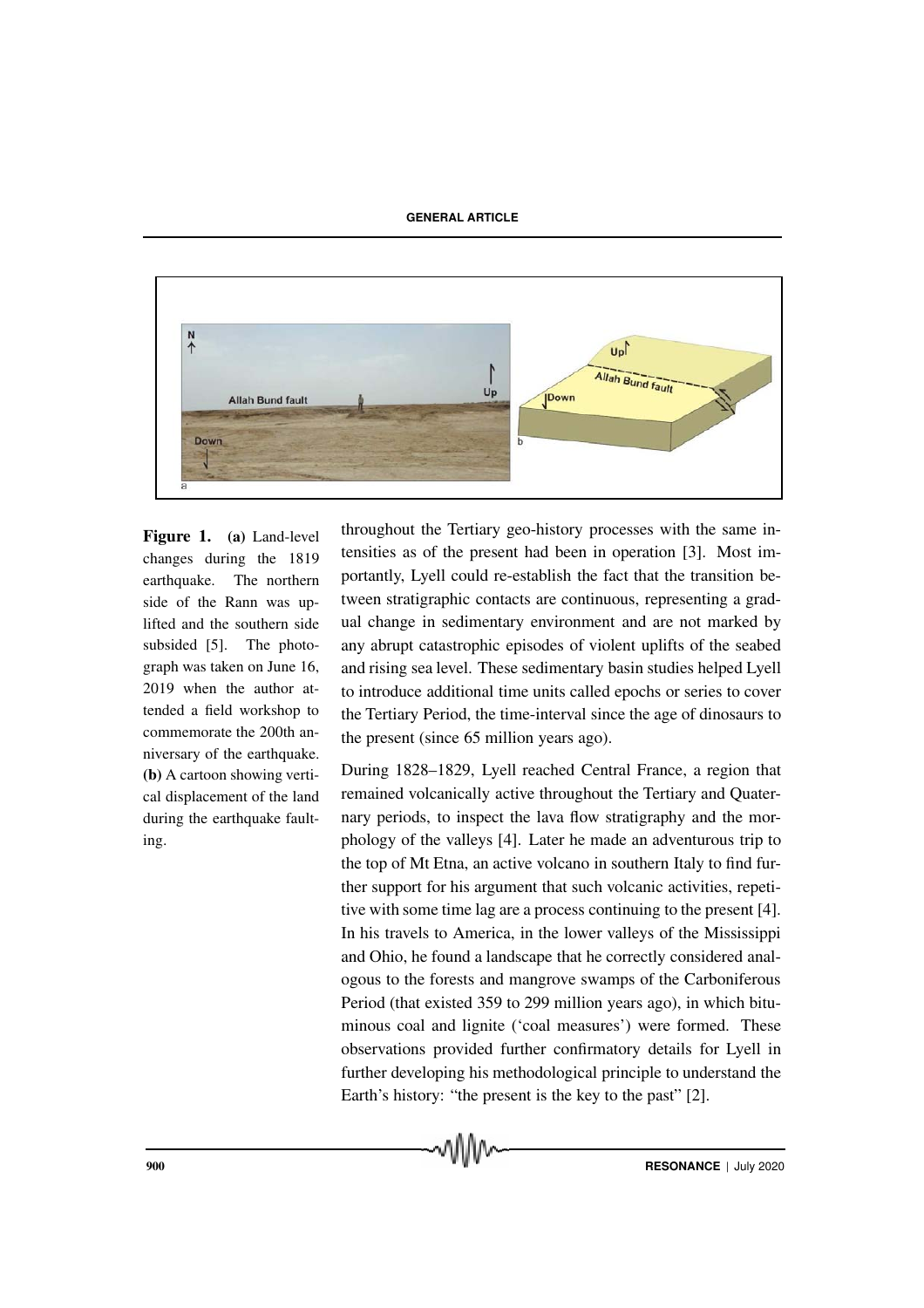Lyell was also fascinated with the casual links of level changes Lyell was also fascinated with that of block movements during the earthquakes (*Figure* 1). He considered earthquakes and volcanoes as constructive forces. Many 19th century earthquakes including the 1819 Rann of Kutch (Gujarat) earthquake find place in book. This earthquake made an impression because of the sharp elevation changes up to 6 m in a low-lying tidal flat area of radius of 80 km [5] (*Figure* 2). To make this clear, he included the pre- and post-woodcut prints of Sindri Fort situated in the Rann in his book, which had subsided during the earthquake (*Figure* 3). Although, Lyell's concept of the physical basis of earthquakes and fault displacement lacked any major insight on their causality [6], he was probably the first geologist to see earthquake as a 'quantum' in building a mountain.

Lyell was keener to use these surface-faulting earthquake examples to strengthen the theory of uniformitarianism that mountains and valleys were formed in prehistoric times by omnipresent geological forces, and not by 'one-time' cataclysmic events. For example, in the southern coast of Italy, somewhat reminiscent of the afore-mentioned Sindri Fort in the Rann of Kutch in northwest India, he surmised, in his *Principles*, that the stone pillars of the Temple of Serapis (an Egyptian deity worshipped by the Romans) had submerged in water, and later pushed above ground by the internal forces of the Earth (http://articles.adsabs. harvard.edu//full/1998HisSc..36..299D/0000303.000.html). After describing the columns as "smooth and uninjured at the height of about twelve feet above their pedestals", Lyell records this inference in his book: "Above this is a zone, about nine feet in height, where the marble has been pierced of a species of marine perforating bivalve, *Lithodomus* (a marine genus of clams)". Thus, as these claims cannot live above the low-tide level, Lyell makes a deductive inference that the lower part of Serapis columns had at one time been underwater (https://ncse.ngo/temple-serapis). Through such examples, Lyell was able to elevate a field-based inquiry to an epistemological level—as a methodological protocol that is heavily focused on outdoor observations, measurements,

√∖\\\∧

with the casual links of level changes with that of block movements during the earthquakes (*Figure* 1). He considered earthquakes and volcanoes as constructive forces. Many 19th century earthquakes including the 1819 Rann of Kutch (Gujarat) earthquake find a place in his book. This earthquake made an impression because of the sharp elevation changes up to 6 m in a low-lying tidal flat area of a radius of 80 km [5] (*Figure* 2). To make this clear, he included the pre- and post-woodcut prints of Sindri Fort situated in the Rann in his book, which had subsided during the earthquake.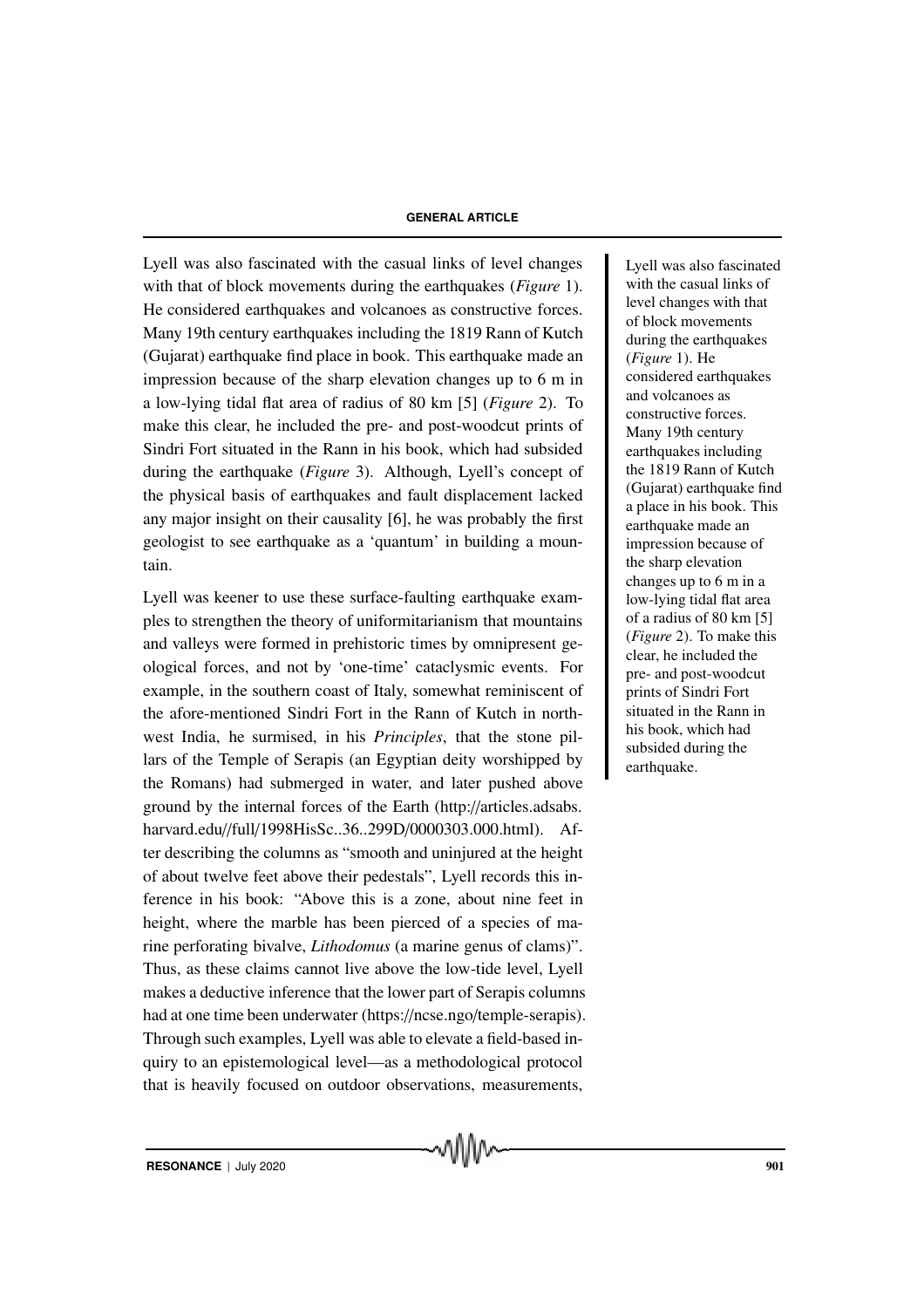

Figure 2. The sketches, published in Lyell's book (1857) [9], depicting the 19th century built Sindri Fort in the Rann of Kutch as it appeared in 1808 (a) and 1838 (b) The post-1819 earthquake depiction of the fort (located on the downfaulted block), as shown in 'b' informs how it was subsided during the earthquake. and interpretation of natural geological features and their timedependent evolutionary relations, as different from the laboratorybased methods followed in experimental sciences.

# The Book and the Impact

Lyell's *Principles of Geology* is the most significant work in the early days of modern geology. The third and the last volume the book was completed and released by April 1833. The book though dealt in an exotic subject of geology whose accessible writing style and the fact that the subject matter had bearing on a raging controversy on the Christian thoughts on creation caught the attention of the reading public. The success of Lyell as a communicator of science comes through this commentary on his last book *Antiquity of Man* by A. R. Wallace (in *Nature*, Vol.8, pp.462–464, 1873.):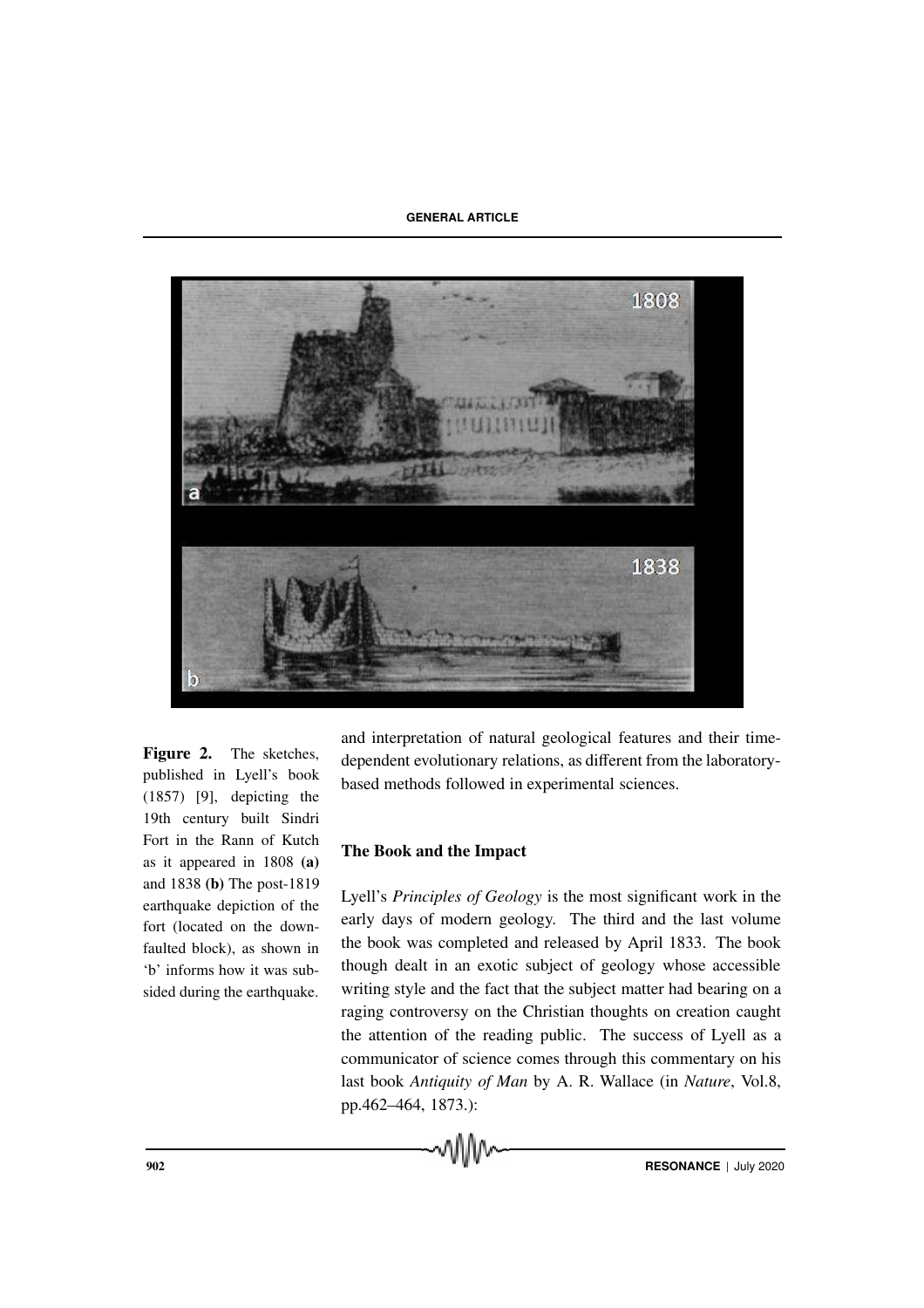

*Since the first volume of "The Principles of Geology" appeared now more than forty-three years ago—Sir Charles Lyell has put forth an uninterrupted series of new works or new editions, and we have now arrived at the 11th edition of the "Principles," the 7th of the "Elements of Geology," and the 4th of the "Antiquity of Man." A most striking feature of these works is, that they give the fullest and most accurate scientific details, and the most philosophical discussion of principles and results, without for a single page ceasing to be interesting to any well-educated and thoughtful man. Perhaps no author has attained in so perfect a degree the art of making science popular without ever attempting to popularise it or has produced a series of works which are equally acceptable to the experienced geologist and to the general reader.*

Figure 3. A humorous cartoon (1830) lithographed by Henry De La Beche showing a Professor Ichthyosaurus lecturing on a human skull to a group of Jurassic reptiles. This was created to make fun of Lyell's idea of a cyclic pattern of the Earth's history. Lyell initially propounded that the past geologic events would repeat in the post-human future, which he abandoned later (Adapted from Rudwick, 1998) [3].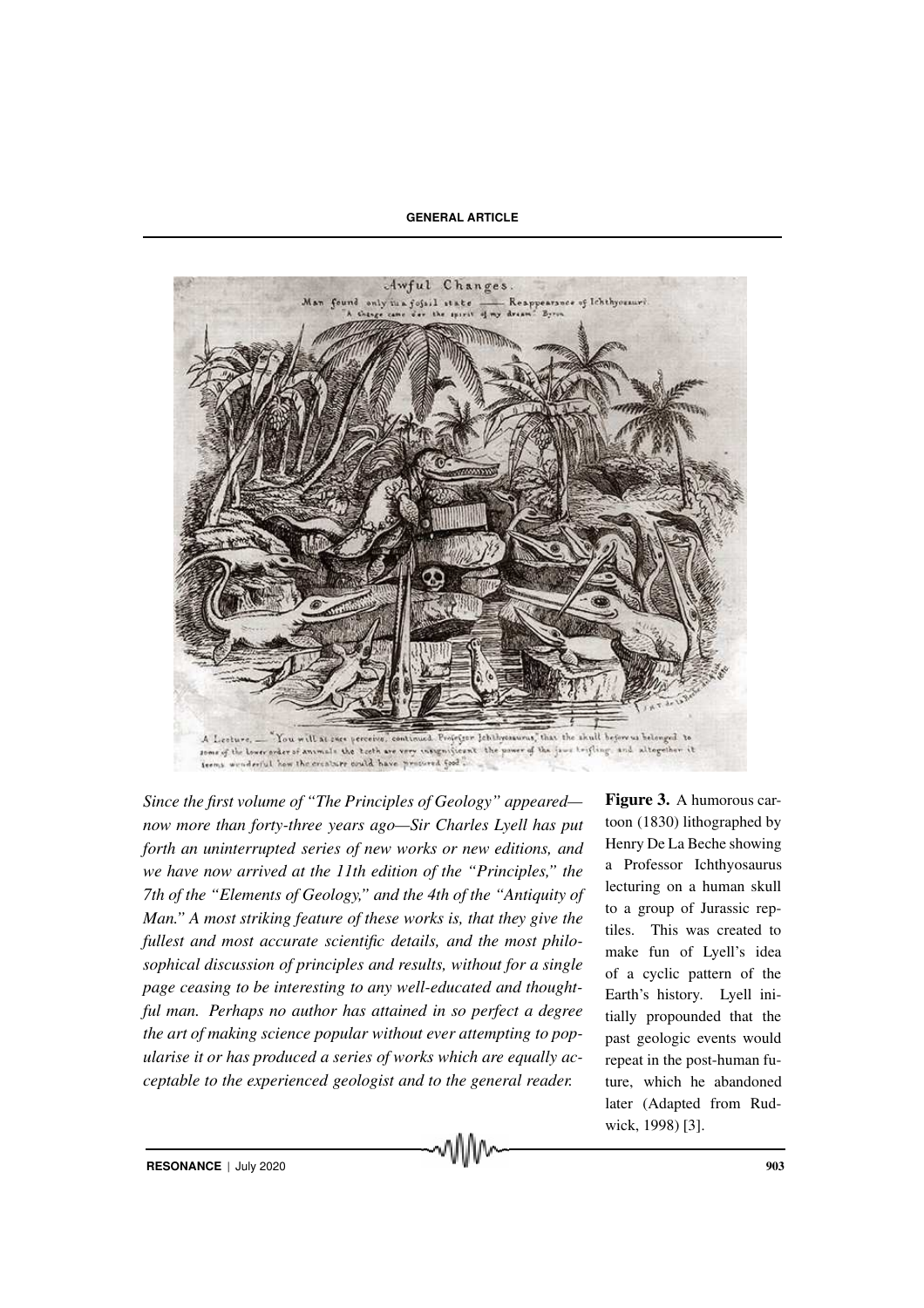writer who secularized geology, however, cannot be seen in isolation from James Hutton's landmark treatise, *Theory of the Earth*, where he had already set forth the principle of uniformitarianism: 'the present is the key to the past'. For example, in a major departure from theological thoughts, Hutton had proposed that the crystalline rock formations that include granite, basalts, etc. were solidified from ancient magma and underscored the fact that the Earth's history goes back in time that does not fit with Biblical estimates.

The huge popular endorsement saw *Principles* going through 12 Lyell's success as a editions in the author's own lifetime. Lyell's success as a writer who secularized geology, however, cannot be seen in isolation from James Hutton's landmark treatise, *Theory of the Earth*, where he had already set forth the principle of uniformitarianism: 'the present is the key to the past'. For example, in a major departure from theological thoughts, Hutton had proposed that the crystalline rock formations that include granite, basalts, etc. were solidified from ancient magma and underscored the fact that the Earth's history goes back in time that does not fit with Biblical estimates. Hutton dispensed with the need to invoke divinely ordained catastrophes and was the first to 'secularize' all geological processes of past and present, deriving their energy from gravity, the Earth's rotation, and heat produced internally as well as from the Sun. Lyell, while admitting his debt to Hutton's ideas, extended this theory to gain insights into the ubiquitous Earth processes that included erosion, weathering, sedimentation, and topographical changes. Besides his exceptional reasoning and deductive capabilities, Lyell's genius lies in making the exotic geological concepts hugely popular and succeeded in competing with Biblical creationist assertions.

> Based on direct field observations from Britain and elsewhere in Europe, Lyell was able to lay out his theory in such clarity establishing the fact that the processes active in the past are also active today. It was Lyell who first put this principle of "the past is the key to the present" on a strong observational foundation and, therefore, it is correct to affirm that scientific geology began with the work of Lyell. None of Lyell's writings, including his *Principles*, ever mentioned the word 'uniformitarianism' *per se*. It was William Whewell (1794–1866), an influential historian of science while reviewing the second edition of *Principles*, who formally coined the terms 'uniformitarians' and 'catastrophists' as adherents of two opposing schools in geology [3].

> The *Principles of Geology* placed Lyell among the recognized leaders of his field. In 1838, he published *Elements of Geology* as a sequel; it described European rocks and fossils from the most

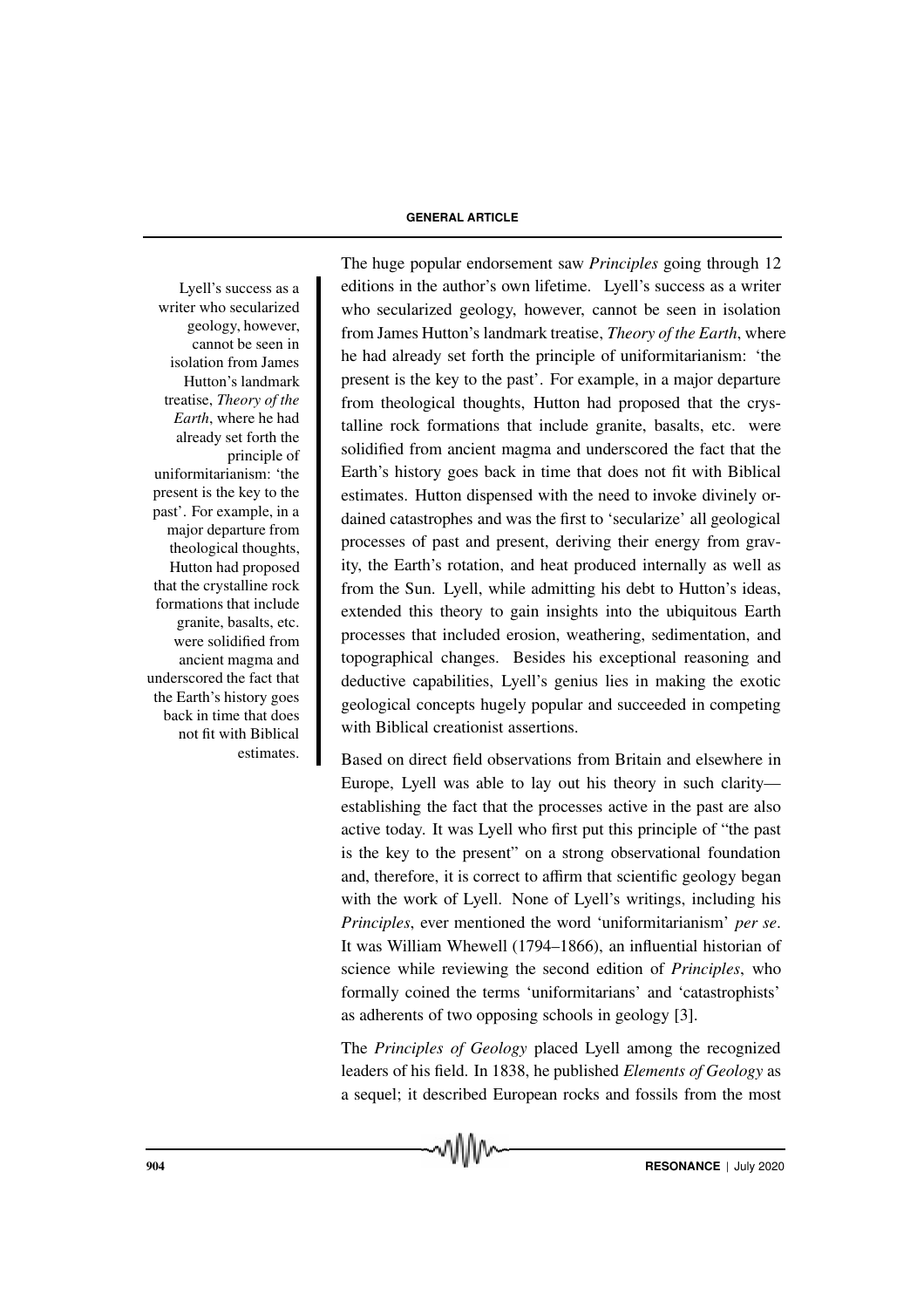recent to the oldest then known. Like the *Principles of Geology*, this well-illustrated work was periodically enlarged and updated. Lyell was befriended by many prominent scientists of his time such as naturalist Charles Darwin and physicist Michael Faraday. Lyell's work was highly regarded by the researchers across disciplines, and with the publication of *Principles*, Lyell became the cynosure of literati and intellectuals of London. Their acceptance of him as a leading scholar saw his elevation as the president of the prestigious Geological Society of London and later as its foreign secretary.

# Preparing the Way for Charles Darwin: Lyell as a Mentor

Lyell theorized that everything that has happened on the Earth was gradually incubated within the cusp of immense amounts of time. He detested 'catastrophism', as a theory that requires sudden cataclysmic events such as floods (mostly alluding to the biblical flood of Noah) to shape the surface of the Earth. On catastrophism, Lyell has been quoted as saying: "Never was there a dogma more calculated to foster indolence, and to blunt the keen edge of curiosity". Lyell's theorizing on 'deep time', in contrast Lyell's theorizing on to the biblical teachings of a young Earth, is what probably attracted Charles Darwin, a contemporary naturalist to delve into geological findings detailed in *Principles*. Darwin took this volume with him during his *Beagle* cruises across the globe in search of biological evidence for natural selection. Darwin admits later that Lyell's book "was of highest service to me in many ways". In the initial leg of the cruise, Darwin took the first edition with him that puts in perspective the Earth's past in terms of the processes that are taking place presently following the dictum, "the present is the key to the past". He managed to procure the second volume of the book when the Beagle anchored at Montevideo for the second time, in which Lyell added discussion on whether the succession of fossilized organisms preserved in the rock strata represents a process of 'transmutation' or if they indicate independent events of successive creations and extinctions. Darwin regarded the process of evolution as a form of "biological uniformitarian-

vWW

'deep time', in contrast to biblical teachings of a young Earth, is what probably attracted Charles Darwin, a contemporary naturalist to delve into geological findings detailed in *Principles*. Darwin took this volume with him during his *Beagle* cruises across the globe in search of biological evidence for natural selection. Darwin admits later that Lyell's book "was of highest service to me in many ways".

**RESONANCE** | July 2020 905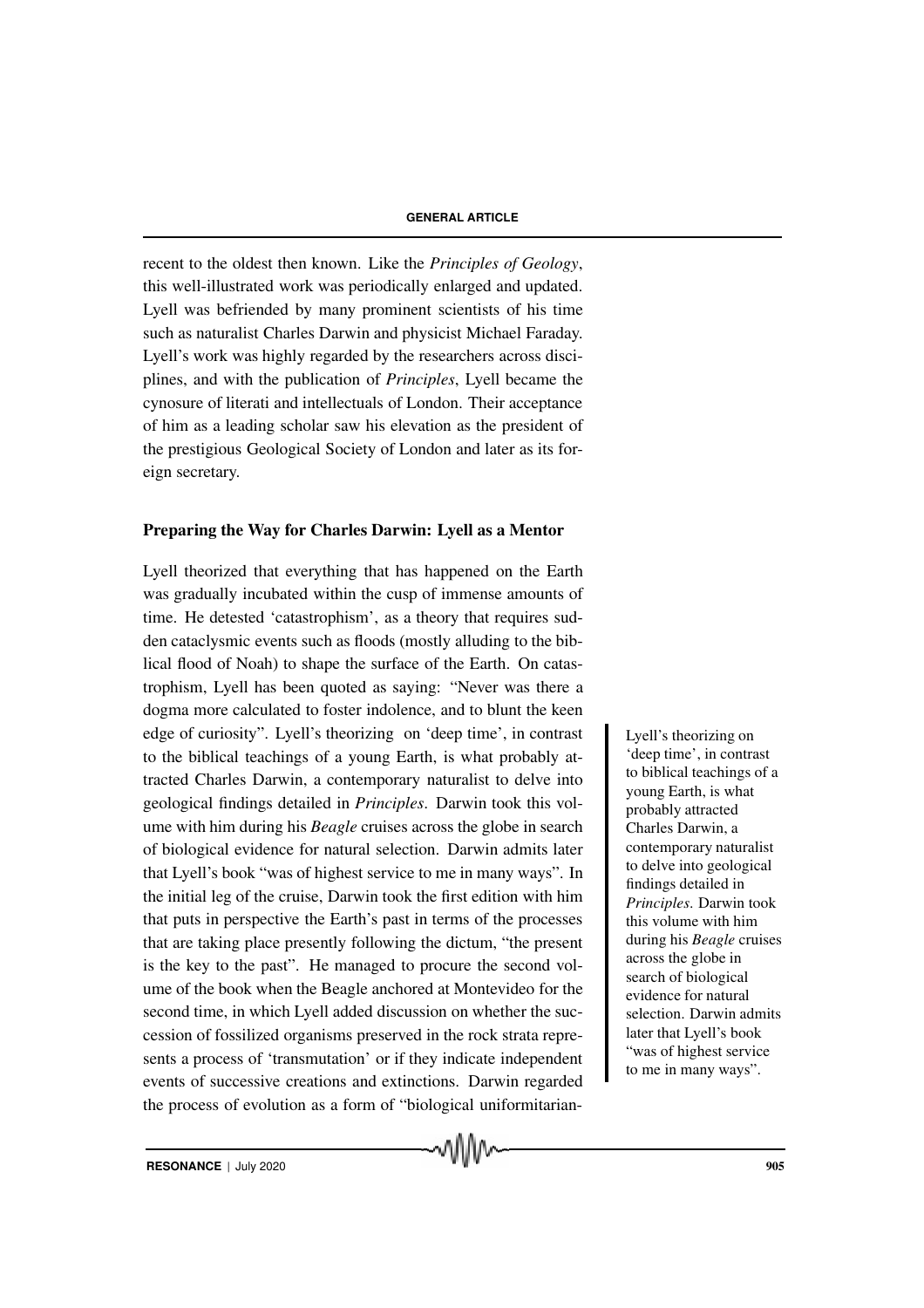ism", and posited that evolution happens gradually through random inherited variations in populations of organisms leading to natural selection and survival of the fittest.

Lyell, however, had initially refused to admit the relatedness of organisms and evolution in general. For some time, Lyell believed that mammals could be found in the oldest fossiliferous beds and mammals, reptiles, and others living forms co-existed together from the beginning of time and refused to believe in the extinction of animals and plants. Later, when his thoughts matured and after reaching a conclusion contrary to Lyell's, Darwin confided his theory of transmutation of living forms to his friend Dalton Hooker almost like confessing a murder. But the only gap in Darwin's argument during his time was the absence of transitional species in the geological columns. Darwin rationalized that it was due to imperfection of the geological record, which later fossil findings proved his foresight correct.

Lyell continued to believe that geological and biological history were cyclical and that ancient life forms would reappear on the Earth. Lyell much to Darwin's chagrin believed that if the climatic conditions of the previous geological era were to repeat, the great reptiles would reappear as if stretching the uniformitarianism theory to its breaking point [2]. This made Lyell initially write in his book: "*The huge iguanodon might reappear in the woods, and the ichthyosaur in the sea, while the pterodactyl might flight again through umbrageous groves of tree-ferns*". This prompted Henry Thomas De la Beche (1796–1855), the first director of the British Geological Survey to poke fun at Lyell. He produced a cartoon (*Figure* 3), showing an ichthyosaur (a large extinct marine reptile) 'Professor' lecturing on a fossilized human skull: You will at once perceive this professor lectures on, "that the skull before us belonged to some of the lower order of animals; the teeth are very insignificant, the power of the jaws trifling, and altogether it seems wonderful how the creature could have procured food" [3].

Lyell later regretted his convoluted sense of geological time. This came about mostly through prolonged discussions with Darwin.

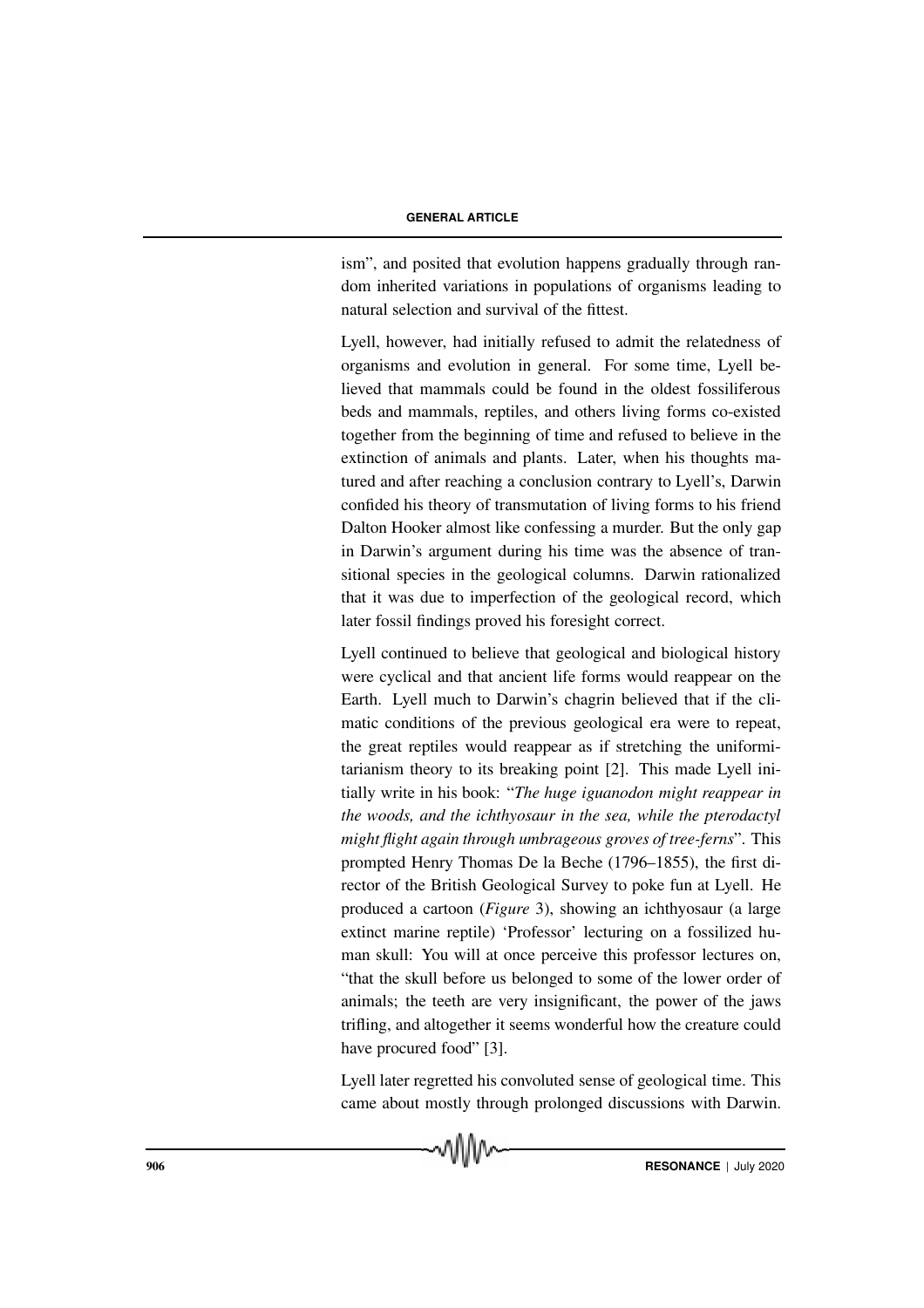Lyell's initial skepticism gave way to his acceptance of his protégé's arguments in the book *Origin of Species*. This conversion as an evolutionist compelled Lyell not only to make amends in the *Principles of Geology* in 1865, by fully adopting Darwin's conclusions, but also resulted in the publication of another book, *The Geological Evidence of the Antiquity of Man*, published in 1863 [2]. Lyell probably did not realize that the book itself would be considered as a harbinger of modern anthropological research. Darwin made light of Lyell's late acceptance of the theory of natural selection thus, "Considering his age, his former views, and position in society, I think his action has been heroic." The whole episode says much for the intellectual and human qualities of an already illustrious scholar who was ready to make amends in the face of evidence—a characteristic that defines a genuine seeker of truth. The *Principles*, which ran into 12 editions in his time is a testament to his intellectual honesty, and in each of the editions Lyell added revisions if new convincing evidence was made available to him that challenged his earlier held views. Lyell's vision maintained

# Legacy

Lyell's vision maintained that the time the Earth had required to evolve to its current state was enormous and 'incalculable'. In his time, there was no way of quantifying it as the 'clock' of radioactivity was discovered much later. The concept of 'deep time' probably is the enduring legacy of Lyell. He hypothesised that changes on the surface of the Earth take place gradually over long periods of time. He intuitively realized that the Earth's internal energy is long-lasting enough to sustain the surface processes *ad infinitum*. The later discovery of deep radioactive processes would prove his intuitions correct. As discussed earlier, Lyell's initial insistence on lack of directionality in Earth's history (geological events as unique parts of history) and his mechanical rejection of the role of any cataclysmic events (not in any liturgical sense) in the past had been criticised even during his time. His method of theorizing made it difficult for the geologists during his time to grasp the full significance of the Pleistocene glacia-

vww

that the time the Earth had required to evolve to its current state was enormous and 'incalculable'. In his time, there was no way of quantifying it as the 'clock' of radioactivity was discovered much later. The concept of 'deep time' probably is the enduring legacy of Lyell. He hypothesised that changes on the surface of the Earth take place gradually over long periods of time. He intuitively realized that the Earth's internal energy is long-lasting enough to sustain the surface processes *ad infinitum*.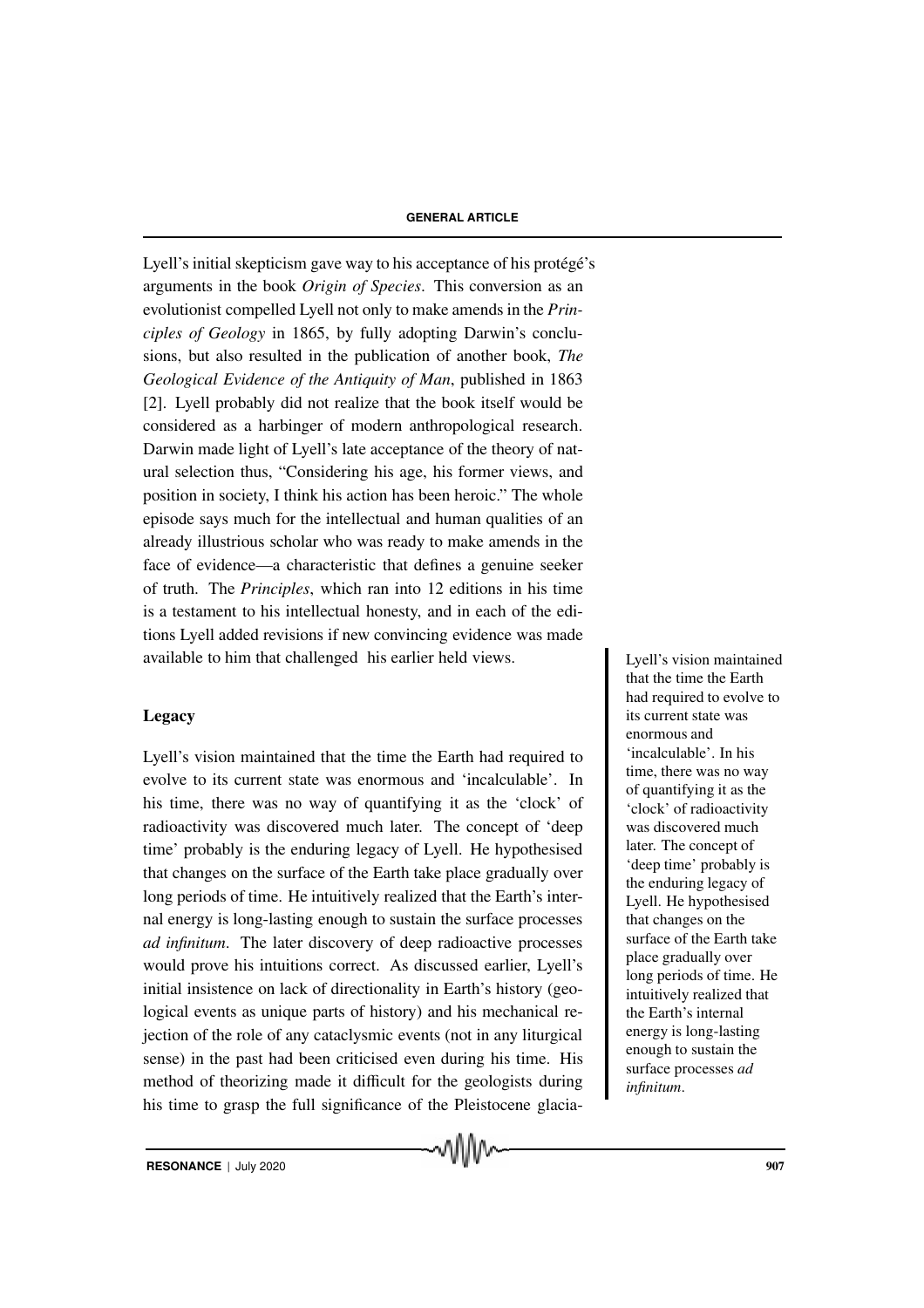universal applicability of uniformitarianism initiated during Lyell's time continues to this day and becomes more intense with the availability of new pieces of evidence. Huge meteoritic impacts and sustained periods of volcanism, though rare and unique have impacted the Earth's past and the species distribution. Further, the current 'Anthropocene Era', characterized by the changes wrought to the natural environment by humans is also an unprecedented geological development, and the 'past' may not give us any clue for the 'present' or *vice versa*.

tion, a distinctive repeatable phase in the Earth's history.

The debate on the The debate on the universal applicability of uniformitarianism initiated during Lyell's time continues to this day and becomes more intense with the availability of new pieces of evidence. Huge meteoritic impacts and sustained periods of volcanism, though rare and unique have impacted the Earth's past and the species distribution. Further, the current 'Anthropocene Era', characterized by the changes wrought to the natural environment by humans is also an unprecedented geological development, and the 'past' may not give us any clue for the 'present' or *vice versa*. These geological events may also have casual relations with singular events of mass extinctions, and thus the gradualistic concept of "the present is the key to past" may lose its universality as a geological maxim [7]. These contradictions in the interpretation of the Earth's history calls for a "synthesis between Lyell's approach and that of the critics" [8]. Stephen Jay Gould, arguably one of the most influential evolutionary biologists since Charles Darwin, said in his 1987 book, *Time's Cycle, Time's Arrow* that both Hutton and Lyell erred by embracing one metaphor (time's cycle) over the other (time's arrow), and both are relevant for us to make sense of the geological history [8]. The arrow and the cycle, he says, "do not blend, but dwell together in tension and fruitful interaction". Gould later builds another theory called "punctuated equilibria", a theory that attempts to integrate uniformitarianism (a period of stasis) with spells of catastrophism (period of rapid changes). But that is another story.

# Acknowledgment

I am thankful to Nandini Nagarajan for her keen interest in the subject and for her feedback and thoughtful suggestions on an initially submitted version of the manuscript.

### Suggested Reading

[1] B Bryson, *A Short History of Nearly Everything*, Doubleday, New York, p.515, 2003.